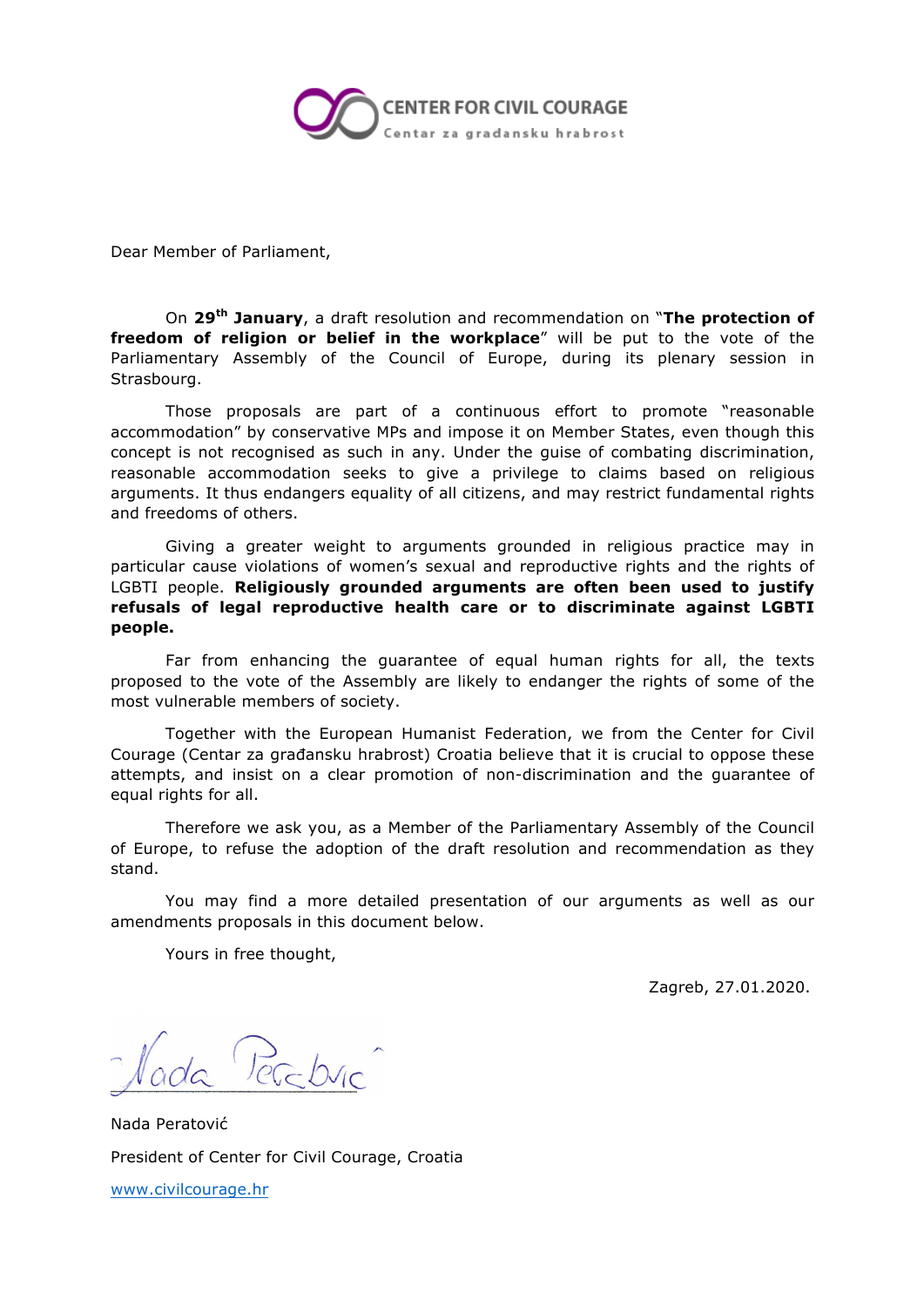## Comments on the Draft resolution "The protection of freedom of religion or belief in the workplace"

## *By EHF secretariat*

Draft resolution "The protection of freedom of religion or belief in the workplace"<sup>1</sup>, presented at the Parliamentary Assembly of the Council of Europe.

- Adopted by the Committee on Legal Affairs and Human Rights
- Vote in Plenary 29 January 2020

The Rapporteur is Mr. Davor Stier, EPP (Croatia, HDZ, conservative) and the Rapporteur for Opinion in the Equality and Non-Discrimination Committee is Sir Jeffrey Donaldson, European Conservatives Group and Democratic Alliance (UK, Democratic Unionist Party).

This draft resolution is the next in a line of recent efforts to promote "reasonable accommodation" in the Council of Europe Parliamentary Assembly. It is highly problematic from a humanist perspective, based on equal human rights for all.

The draft resolution is an attempt to introduce this concept in Member States law in order to give a privileged position to claims based on religious belief using the argument of nondiscrimination. It could restrict fundamental rights and freedoms, especially women's sexual and reproductive rights and the rights of LGBTI people. For instance, freedom of religion or conscience has often been invoked to justify refusals of legal reproductive health care or discrimination against LGBTI people.

This briefing sets out the main proposals of the draft and the objections of the European Humanist Federation to this text. It also proposes alternatives.

1. The draft

The rapporteur proposes a draft resolution addressed to Member States, a draft recommendation addressed to the Committee of Ministers of the Council of Europe, and an explanatory report.

The draft resolution first reaffirms fundamental principles of the Council, to which the EHF also fully adheres, in particular the obligation to respect the right to freedom of thought, conscience and religion and the need to combat discrimination based on religion or belief. From this premise, the draft calls on Member States to

- "consider taking legislative or any other appropriate measures, in order to ensure that employees may lodge requests for reasonable accommodation of their religion or belief"<sup>2</sup> and
- "establish appropriate adjudication or mediation mechanisms in cases of disputes related to the employer's refusal to accommodate an employee's request based on their religion or belief"<sup>3</sup>

The draft resolution also mentions the "specific needs of employees belonging to religious groups" and the need to accommodate them.

<u> 1989 - Johann Stein, marwolaethau a bh</u>

<sup>&</sup>lt;sup>1</sup> Doc. 15015, 17 December 2019, Committee on Legal Affairs and Human Rights <sup>2</sup> 9.2

<sup>3</sup> 9.3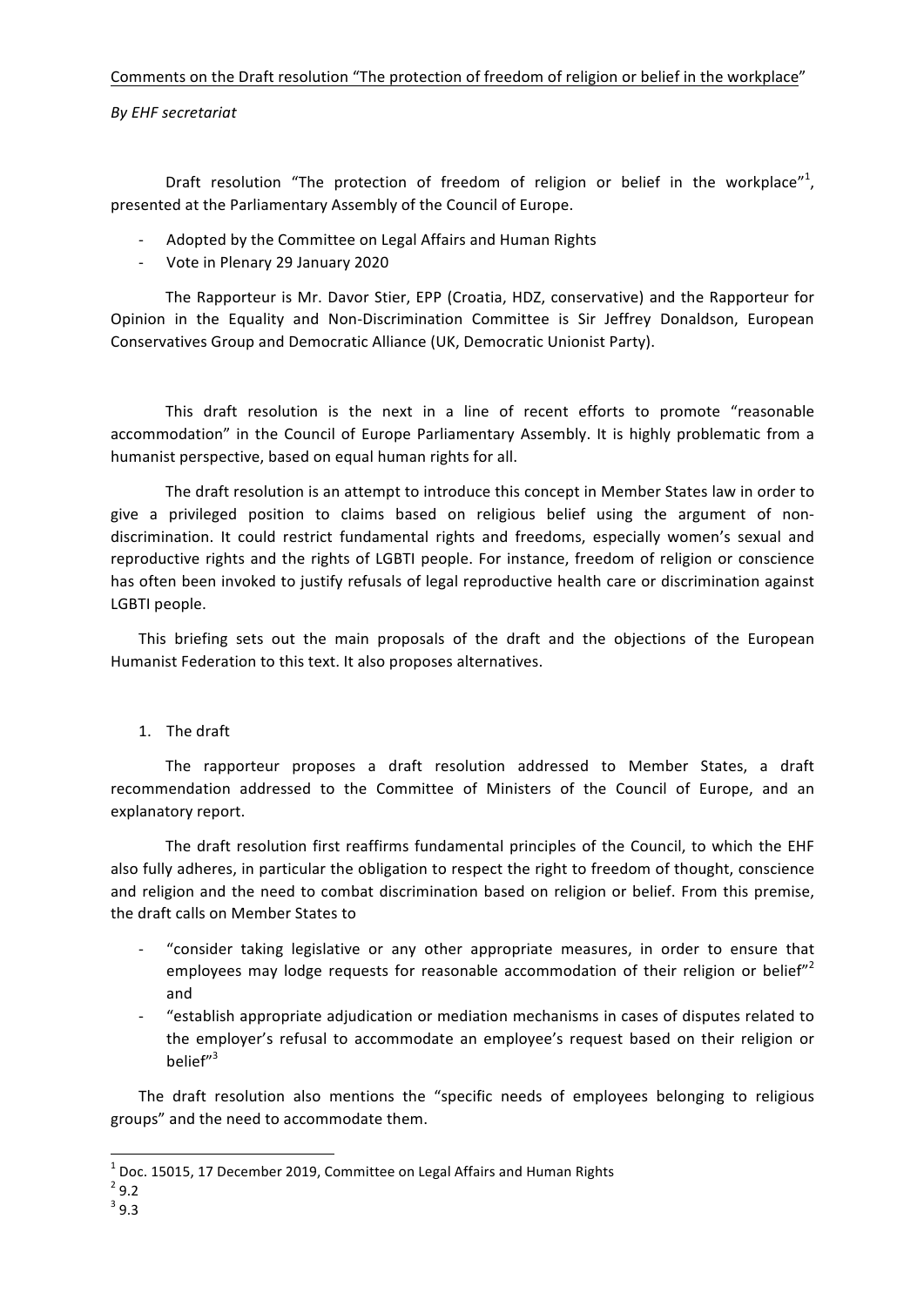The draft recommendation calls on the Committee of Ministers to "reflect on the ways in which reasonable accommodation in the workplace can be best introduced in order to ensure everyone's freedom of religion or belief".

## 2. EHF objections to the draft resolution and recommendation

First, the draft presents reasonable accommodation as if it were a logical consequence of the principles mentioned in the first part (the right to freedom of thought, conscience and religion, prohibition of discrimination based on religion or belief), whereas it is clearly not the case. Reasonable accommodation is only a way to regulate religious claims, which is not recognised as a right in any Member State of the Council of Europe in the matter of freedom of religion and belief (as noted by the Report itself).

In international human rights law, Reasonable accommodation is only part of the Convention on the Rights of Persons with Disabilities. Similarly, EU law requires a duty of reasonable accommodation with regard to persons with disabilities in the employment context. The concept has been developed solely in relation to the rights of persons with disabilities and it would be inappropriate, given the specific situation of persons with disabilities, to draw any such analogy with freedom of religion or belief. Persons making claims based on religion or belief are in a clearly different situation from the situation of persons with disabilities.

Reasonable accommodation of religious claims is part of the law in the USA and Canada, and it is not clear why this solution should be imported in the legal orders of Council of Europe (CoE) Member States. Moreover, the Canadian province of Québec has recently become aware of the drawbacks and issues caused by their broad application of reasonable accommodation. It changed its previous practice and adopted a Charter based on secular principles.

Moreover, all CoE members States are parties to the European Convention of Human Rights (ECHR), whose article 9 protects the "right to freedom of thought, conscience and religion". This right includes the manifestation of one's religion or belief, in worship, teaching, practice and observance. CoE States have devised their own methods to protect this freedom, including in the workplace, in accordance with their own Constitutions, the ECHR, and EU law as far as EU members States are concerned. Neither the ECHR nor EU anti-discrimination law require the adoption of reasonable accommodation.

Article 9 ECHR distinguishes an internal and an external aspect. The internal aspect protects the right to hold any religious belief and to change religion or belief; it is absolute and unqualified. The external aspect is the freedom to manifest one's religion or beliefs. It can be subject to limitations, which must be prescribed by law, necessary in a democratic society in the interests of public safety, for the protection of public order, health or morals, or for the protection of the rights and freedoms of others.

In this regard, the European Court of Human Rights has stated that a fair balance has to be struck between the competing interests of the individual and of the community as a whole, subject in any event to the margin of appreciation enjoyed by the State. The Court's approach has been overall favourable to the protection by the State of the rights and freedoms of others, including their right not to be discriminated against.<sup>4</sup> The Court has also recognised that upholding the principle of secularism is an objective that is compatible with the values underlying the Convention, and that

<u> 1989 - Johann Stein, marwolaethau a bh</u>

 $4$  Eweida and Others v. the United Kingdom, Nos. 48420/10, 59842/10, 51671/10, 36516/10, Eur. Ct. H.R. (2013)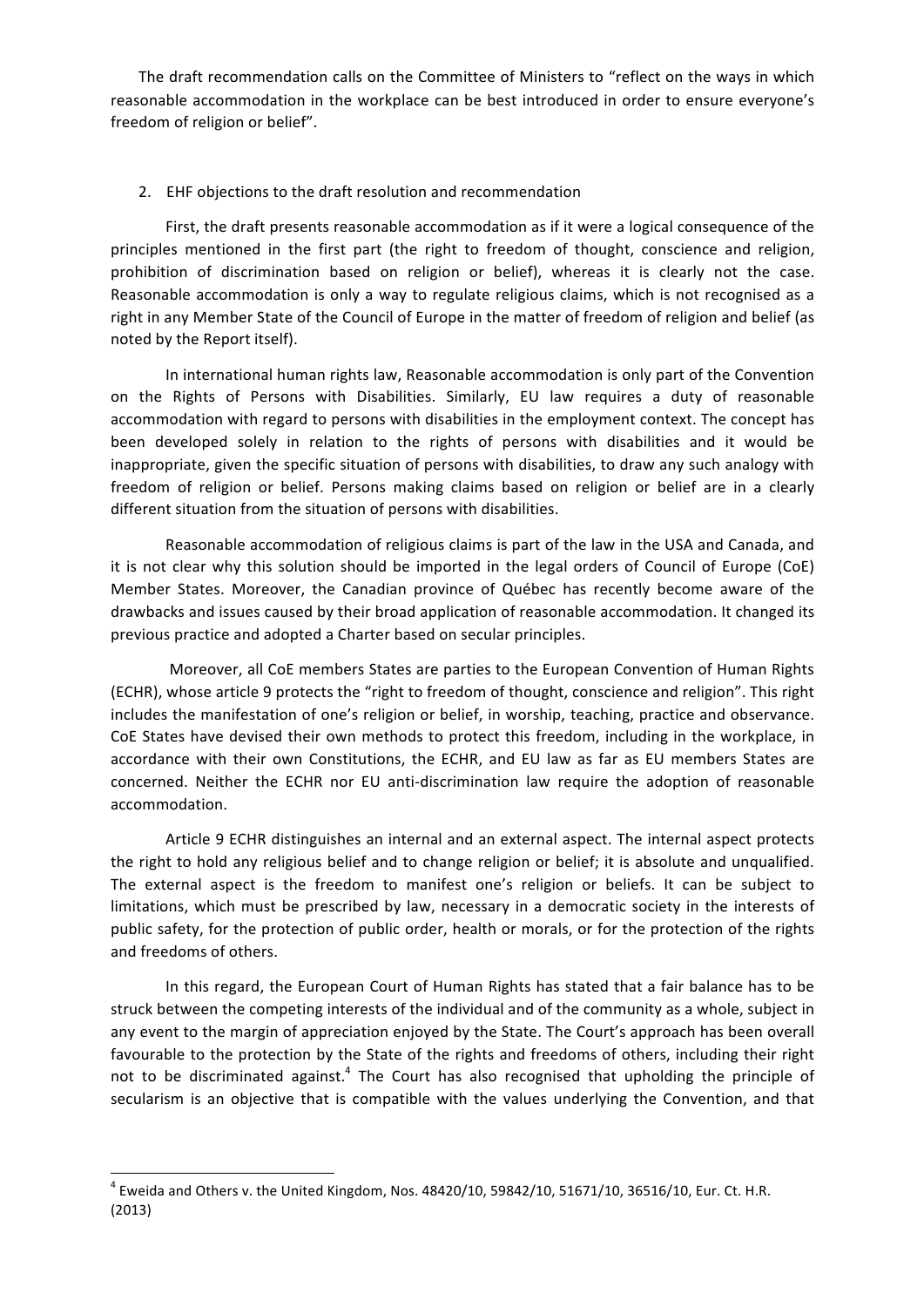States may rely on the resultant principle of neutrality in public services, to justify restrictions on the wearing of religious symbols by employees of public bodies.<sup>5</sup>

The Court of Justice of the EU decided that the prohibition of visible wearing of any political, philosophical or religious sign in the workplace does not constitute direct discrimination based on religion or belief. Such a rule may constitute indirect discrimination if it results, in fact, in persons adhering to a particular religion or belief being put at a particular disadvantage, unless it is objectively justified by a legitimate aim, such as a policy of political, philosophical and religious neutrality.<sup>6</sup> The Advocate General has clearly defined the difference between "individuals' immutable *physical features or personal characteristics* - such as gender, age or sexual orientation" and "modes of conduct based on a subjective decision or conviction, such as the wearing or not of a head covering..."<sup>7</sup>

## In short, there is no legal requirement to adopt the formal rule of reasonable **accommodation in law**.

Whereas human rights law does not require reasonable accommodation of claims based on religion or belief, there are strong legal and political arguments against the adoption of this concept. The Report itself shows the underlying reasons to the draft proposals: "in some societies, believers may encounter difficulties in their everyday lives in relation to religious holidays, prescribed times for prayer, **conscientious objection of medical staff to abortion**, dietary laws or other requirements stemming from their religious beliefs."<sup>8</sup>

There is thus a strong risk that reasonable accommodation of claims based on religion or belief in the workplace would come at the expense of the rights of others. The rights more at risk are sexual and reproductive health and rights, as accommodation may lead to limitation or even lack of access to care, and the rights of LGBTI persons, as religious claims could be used to discriminate against them.

Moreover, far from combating discrimination, reasonable accommodation puts employees' requests based on religion or belief above all others, creating an inequality between religious and non-religious workers. The draft recommendation assumes that employees belonging to religious groups have "specific needs" and treats them more favourably than the needs of others. The Report itself actually mentions arguments *against* reasonable accommodation that we think compelling: "the creation of a 'right to request accommodation' would privilege religion over other protected characteristics. Moreover, it might lead to a risk of conflicting standards as between the right as it applies to religion, and the right to request flexible working for other workers." $^{\text{9}}$ 

Under the cover of non-discrimination, reasonable accommodation creates a privilege for people whose claims are backed by religious arguments. In this respect, the explanatory memorandum clearly display a bias in favour of religious rights to the detriment of other beliefs, contrary to the very definition of "Freedom of religion or belief".

It also incites and fosters the most literalist and fundamentalist readings of religion, as it supposes that a certain religious practice has to be absolute and the believer cannot compromise on it, putting the entire burden to accommodate on the other party.

 $^5$  Ebrahimian v. France, no. 64846/11, Eur. Ct. H.R. 2015<br> $^6$  CJEU, C-157/15, Samira Achbita, Centrum voor gelijkheid van kansen en voor racismebestrijding v. G4S Secure Solutions NV, judgment of 14 March 2017

 $7$  Opinion Kokott on the Achbita case, para. 45  $8$  Report, pt 5. Underlined by us<br> $9$  Report, pt 34